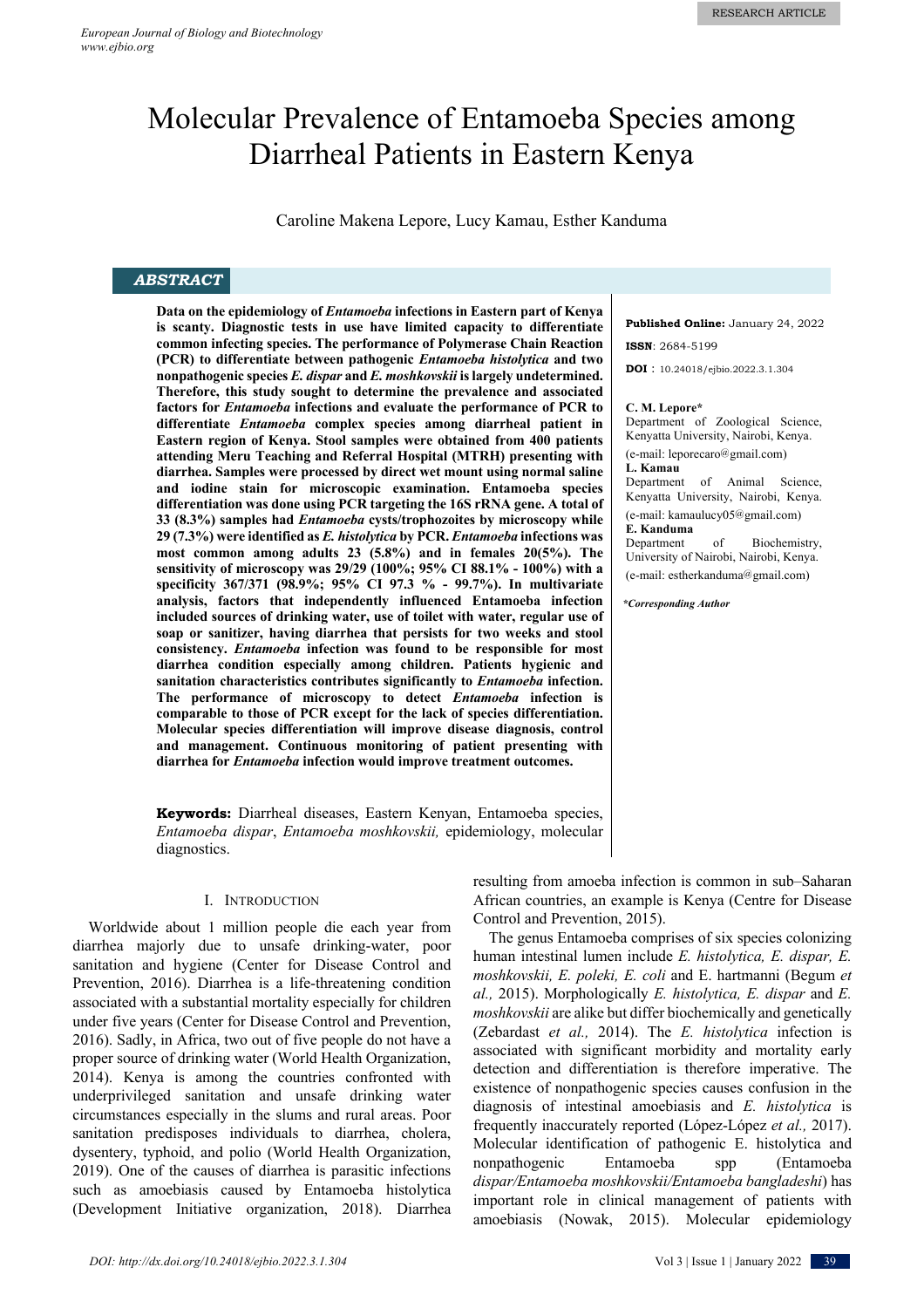therefore crucial in understanding species diversity for accurate treatment and avoidance of emergence of antimicrobial resistance among the nonpathogenic strains (Nowak, 2015). This study therefore sought to determine molecular epidemiology of Entamoeba infection and evaluated the test performance of microscopy using PCR as gold standard to detect Entamoeba infection among diarrheal patients in Meru County, Kenya.

# II. METHODS

# *A. Study Setting, Design and Data Collection*

# *1) Ethical Considerations*

The research protocol was presented for scientific and ethical approvals by the Scientific Steering Committee and the Ethical Review Committee of Kenyatta University (KU/ERC/APPROVAL/VOL.1(51)). Permission to conduct this research was given by both NACOSTI (NACOSTI/P/17/33314/18190) and Meru County government. A written informed consent was obtained from all the patients.

This cross-sectional study enrolled consenting patients presenting with diarrhea attending Meru Teaching and Referral Hospital assuming 50% of the diarrhea patients were due to Entamoeba infection. Using the formula for estimating the population proportion with specified relative precision described by Lemeshow *et al.,* (1990) setting the α at 0.05, a total of 400 patients were recruited to achieve 0.95 power. The study consecutively enrolled consenting patients who provided a stool sample. Structured interviews were used to gather socio-demographic, hygienic, sanitary, and clinical presentations. Face to face interviews using structured questionnaires were conducted to gather information regarding the social demographic, clinical presentations, hygiene, and sanitation related attributes of the patients.

## *B. Laboratory Analysis*

# *1) Sample Collections*

All the recruited patients were issued with a sterile prelabeled polypots and advised on how to collect at least 10 grams of stool without contaminating with urine or any foreign material. Each stool sample was then divided into two portions; approximately 5 g of fecal sample was used for formal ether concentration technique and the remaining stool sample frozen at -200 °C.

#### *2) Direct Microscopy*

A direct wet preparation of the fecal sample was prepared and examined under a light microscope. This was done within one hour of collection, in order to identify the trophozoites/cysts of Entamoeba species as described by Cheesbroug, (2012).

# *3) Formal Ether Stool Concentration*

The formal ether concentration technique was used to concentrate the faecal parasite cysts of Entamoeba spp as described by Cheesbroug, (2012). Briefly, 10 ml of 10% formal saline was put in a clean mortar and 3 grams of stool was added. The large stool particles were broken down using a pestle. The mixture was then sieved through two layers of gauze into a centrifuge tube. Three (3) ml of ether was added into the centrifuge tube, capped and shaken vigorously then

centrifuged at 2000 rpm for 2 minutes. The mixture separated into four layers, using an applicator stick the thick plug of debris and fatty material was loosened and the supernatant discarded leaving the sediment. The sediments were picked using Pasteur pipette and transferred to a clean slide, covered with coverslip then examined microscopically using x10 and x40 objectives with condenser iris closed to give good contrast. If Entamoeba cysts were seen, a few drops of lugols iodine was added to the remaining sediment in centrifuge tube and transferred to clean slide for microscopic examination. Those found to contain Entamoeba cysts were identified and preserved at -200C for DNA extraction.

# *4) Polymerase Chain Reaction Characterization*

# *a) DNA Extraction*

Patients' stool samples were used to extract DNA using the QIAamp DNA mini-kit (Qiagen GmbH, Hilden, Germany) according to the manufacturer's instructions. The quality of DNA was measured using UV spectrophotometer ND- 1000 (NanoDrop Technologies, Wilmington, DE, USA).

# *b) PCR Amplification*

The Entamoeba spp was subtyped using multiplex PCR assay targeting the 16S ribosomal RNA gene, modified from method described by Zerbardast *et al.,* (2014). In the final volume of 20 µl, the master mix contained 1 µl forward and reverse primers, 10 µl Maq taq enzyme, 2 µl nuclease free water and 10 ng of extracted DNA  $(2 \mu l)$ . The primers sequences used in this reaction were: Entamoeba forward primer 5'-ATGCACGAGAGCGAAAGCAT-3'; Entamoeba moshkovskii reverse primer 5'-

TGACCGGAGCCAGAGACAT-3'; Entamoeba dispar reverse primer 5'-CACCACTTACTATCCCT-ACC-3' and Entamoeba histolytica reverse primer 5'- GATCTAGAAACAATGCTTCTCT-3'.The PCR amplifications were done in a GeneAmp PCR system 9700 (Applied biosystem) with initial denaturation at 95 °C for 10 minutes, followed by 35 cycles at 95 °C for 30 seconds denaturation, annealing at 60 °C for 30 seconds and extension at 72 °C for 30 seconds, with a final extension at 72 °C for 5 minutes. The PCR products were visualized using a 5% cyber green stained agarose gel. The positive controls included known DNA extracts of E. histolytica-HM1: IMSS, *E. dispar*-SAW 760 and *E. moshkovskii-*Laredo strain while nuclease free water was used as negative control.

## *C. Statistical Analysis*

Descriptive statistics: frequency (%), mean, standard deviation, median Interquartile range was used to describe the patients' characteristics and laboratory parameter. The test performance (sensitivity, specificity, predictive values, and kappa statistics) was analyzed as follows: Sensitivity = number of true positive (TP)/sum of the number of TP and number of false negative (FN). Specificity = Number of true negatives (TN)/sum of TN and the number of false positives (FP). The positive predictive value (PPV) =  $TP/sum TP + FP$ ; while the negative predictive value (NPV) =  $TN/TN + FN$ . The 95% confidence interval for the test performance were also calculated. Cohen's kappa coefficient (k) analyses was used to test the agreement of tests against a reference standard. Factors associated with Entamoeba infection was achieved using logistics regression analysis. The prevalence of Entamoeba infection was determined for all patients. In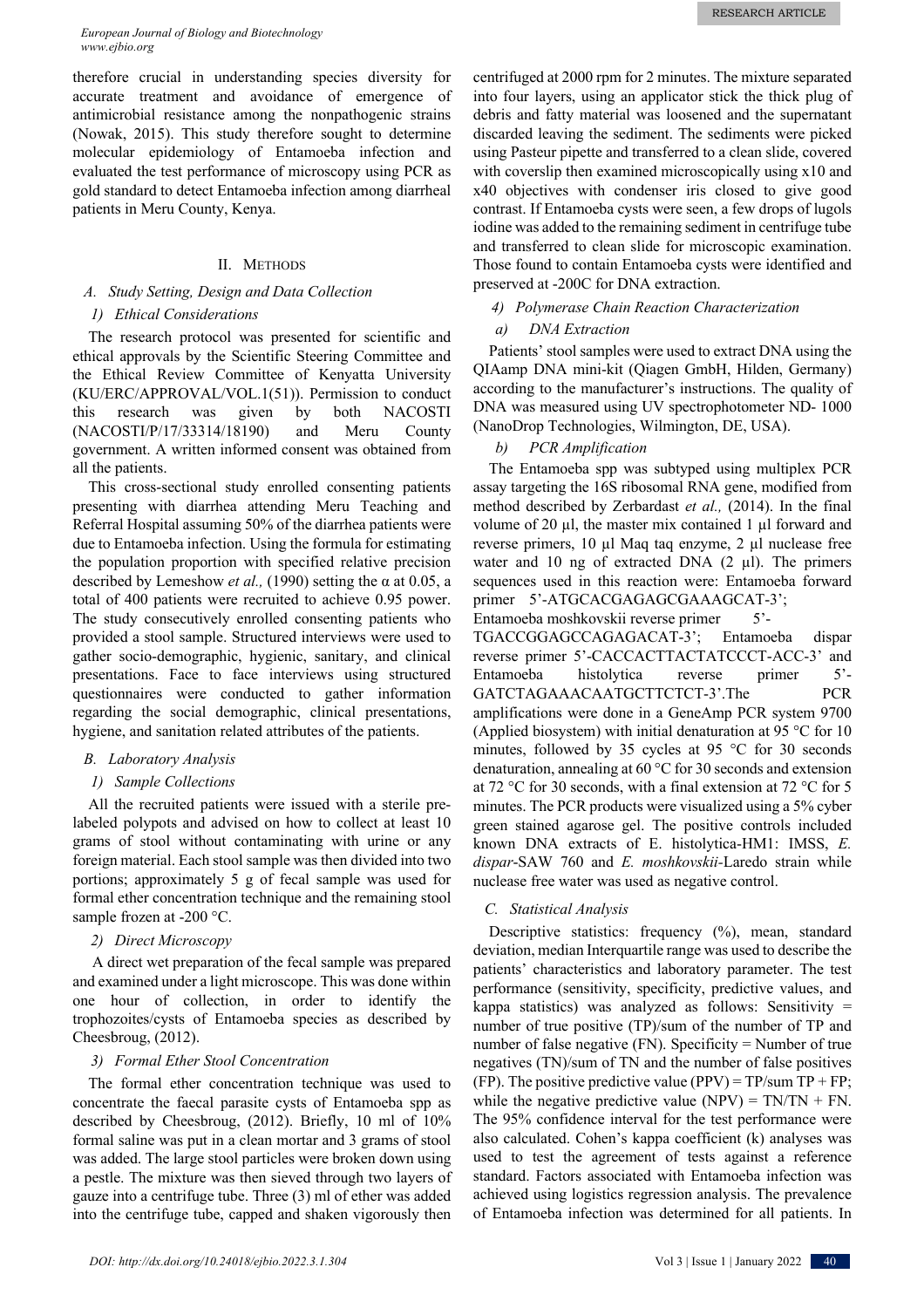bivariate analyses, odds ratios (OR) and 95% confidence intervals (CI) for the association between Entamoeba infection and socio-demographic, hygienic and sanitation, clinical presentation factors were calculated using Poisson regression. In multivariate analyses, a manual backward elimination approach was used to reach the most parsimonious model including factors that were associated with Entamoeba infection among study patients at the significance level of  $P \le 0.05$ . All statistical analyses were performed using STATA v 13 (StataCorp LP, College Station, TX, USA).

### III. RESULTS

## *A. Demographic Characteristics of Study Patients*

All the 400 patients recruited in this study provided stool sample and demographic information and were included in analysis (100% response rate). Table I summarizes the baseline characteristics of study patients. There were near equal number of females 201 (50.3%) and 199 (49.7%) male patients. The mean age of the patients was 27.9 (Standard Deviation - SD 18.6) years with median age of 24 years (interquartile range  $(IQR) = 13 - 39.5$  years). Among the study patients there were 43 (10.8%) children under five years and 62 (15.5%; 95% CI 12.3% – 19.4%) elderly patients aged 51 years and above. The majority 177 (44.3%) of the patients had secondary level of education.

The majority 231 (57.7%) of the patients sourced drinking water from pipped water source, 175 (47.8%) stored drinking water in containers with lids, 169 (42.3%) treated drinking water by boiling while 236 (59%) disposed their sluice water into the environment. Further, only 75 (18.7%) had access to toilet or latrines with covers while 163 (40.8%) of the patients washed their hands with soap or used hand sanitizers.

The majority 375 (93.8%) of patients had fever, 250 (62.5%) had diarrhea for two weeks, while 43 (10.8%) had diarrhea lasting longer than 14 days. Further, majority 199 (49.8%) study patients had mild dehydration while only 6 (1.5%) of the patients were severely malnourished and 67 (16.88%) being categorized as malnourished. Majority of the patients 176 (44%) had watery stools.

TABLE I: DESCRIPTIVE CHARACTERISTICS OF STUDY PATIENTS

| Variables                           | Units                     | Frequency         | Percent |      | 95% CI |
|-------------------------------------|---------------------------|-------------------|---------|------|--------|
| Gender                              | Female                    | 201               | 50.3    | 45.3 | 55.2   |
|                                     | Male                      | 199               | 49.7    | 44.8 | 54.7   |
|                                     | Median (IQR)              | $24(13-$<br>39.5) |         |      |        |
|                                     | 1 to 10                   | 62                | 15.5    | 12.3 | 19.4   |
|                                     | 11 to $20$                | 118               | 29.5    | 25.2 | 34.2   |
| Age (Years)                         | 21 to 30                  | 62                | 15.5    | 12.3 | 19.4   |
|                                     | $31 \text{ to } 40$       | 61                | 15.3    | 12   | 19.1   |
|                                     | 41 to 50                  | 35                | 8.8     | 6.3  | 12     |
|                                     | $\geq 51$                 | 62                | 15.5    | 12.3 | 19.4   |
|                                     | Informal                  | 46                | 11.5    | 8.7  | 15     |
| Education                           | Primary                   | 80                | 20      | 16.4 | 24.2   |
| Level                               | Secondary                 | 177               | 44.3    | 39.4 | 49.2   |
|                                     | Tertiary                  | 97                | 24.3    | 20.3 | 28.7   |
| Main Source<br>of Drinking<br>Water | Borehole and<br>Open well | 111               | 27.9    | 23.4 | 32.4   |
|                                     | Pipped                    | 211               | 52.8    | 47.7 | 57.7   |
|                                     | Rivers/Springs            | 57                | 14.3    | 10.9 | 18.1   |
|                                     | Water<br>Vendors          | 21                | 5       | 3.3  | 7.9    |

|                                          | Container with<br>Lid             | 175 | 43.8           | 38.9 | 48.7           |
|------------------------------------------|-----------------------------------|-----|----------------|------|----------------|
| Water<br>Storage                         | Container<br>without Lid          | 143 | 35.8           | 31.2 | 40.6           |
|                                          | Jerrycans                         | 82  | 20.5           | 16.8 | 24.8           |
|                                          | Boiling                           | 169 | 42.3           | 37.5 | 47.2           |
| Water                                    | Chemicals                         | 140 | 35             | 30.5 | 39.8           |
| treatment                                | Stand to Settle                   | 91  | 22.8           | 18.9 | 27.1           |
| Availability<br>of                       | Yes                               | 75  | 18.7           | 15.2 | 22.9           |
| Toilet/Latrine<br>with Cover             | $\rm No$                          | 325 | 81.3           | 77.1 | 84.8           |
| Disposal of                              | Environment                       | 236 | 59             | 54.1 | 63.7           |
| Sluice Water                             | Septic Tank                       | 121 | 30.3           | 25.9 | 35             |
|                                          | Sewage                            | 43  | 10.8           | 8.1  | 14.2           |
|                                          | After using<br>Toilet             | 117 | 29.3           | 25   | 33.9           |
| Hand<br>Washing                          | <b>Before Food</b><br>Preparation | 144 | 36             | 31.4 | 40.8           |
|                                          | <b>Before Meals</b>               | 139 | 34.8           | 30.2 | 39.6           |
| Presence of                              | Yes                               | 375 | 93.8           | 90.9 | 95.7           |
| Fever                                    | No                                | 25  | 6.3            | 4.3  | 9.1            |
| Did This                                 | Yes                               | 43  | 10.8           | 8.1  | 14.2           |
| Diarrhea Last<br>Longer than<br>14 Days? | No                                | 357 | 89.2           | 85.8 | 91.9           |
|                                          | >3                                |     |                |      |                |
|                                          | Loose/Watery<br>Stools/Day        | 248 | 62             | 57.1 | 66.6           |
| Presenting<br>Symptoms                   | Blood in<br>Stools                | 8   | $\overline{c}$ | 1    | $\overline{4}$ |
|                                          | Increased<br>Thirst               | 90  | 22.5           | 18.7 | 26.9           |
|                                          | Sunken eyes<br>(Dehydration)      | 54  | 13.5           | 10.5 | 17.2           |
|                                          | Mild                              | 199 | 49.8           | 44.8 | 54.7           |
| Dehydration                              | Moderate                          | 106 | 26.5           | 22.4 | 31.1           |
|                                          | Normal                            | 54  | 13.5           | 10.5 | 17.2           |
|                                          | Severe                            | 41  | 10.3           | 7.6  | 13.6           |
| Nutritional<br><b>Status</b>             | Malnutrition                      | 67  | 16.8           | 13.4 | 20.8           |
|                                          | Mild<br>Malnutrition              | 210 | 52.5           | 47.6 | 57.4           |
|                                          | Nourished                         | 117 | 29.3           | 25   | 33.9           |
|                                          | Severe<br>Malnutrition            | 6   | 1.5            | 0.7  | 3.3            |
|                                          | Bloody                            | 5   | 1.3            | 0.5  | 3              |
| Stool                                    | Mucoid                            | 173 | 43.3           | 38.5 | 48.2           |
| Consistency                              | Watery                            | 176 | 44             | 39.2 | 48.9           |
|                                          | Watery and<br>Bloody              | 46  | 11.5           | 8.7  | 15             |

CI-Confidence Interval

*Patients*



*B. Prevalence of Entamoeba Infections among Study* 

Fig. 1. Prevalence of Entamoeba infection among study patients using microscopy and PCR.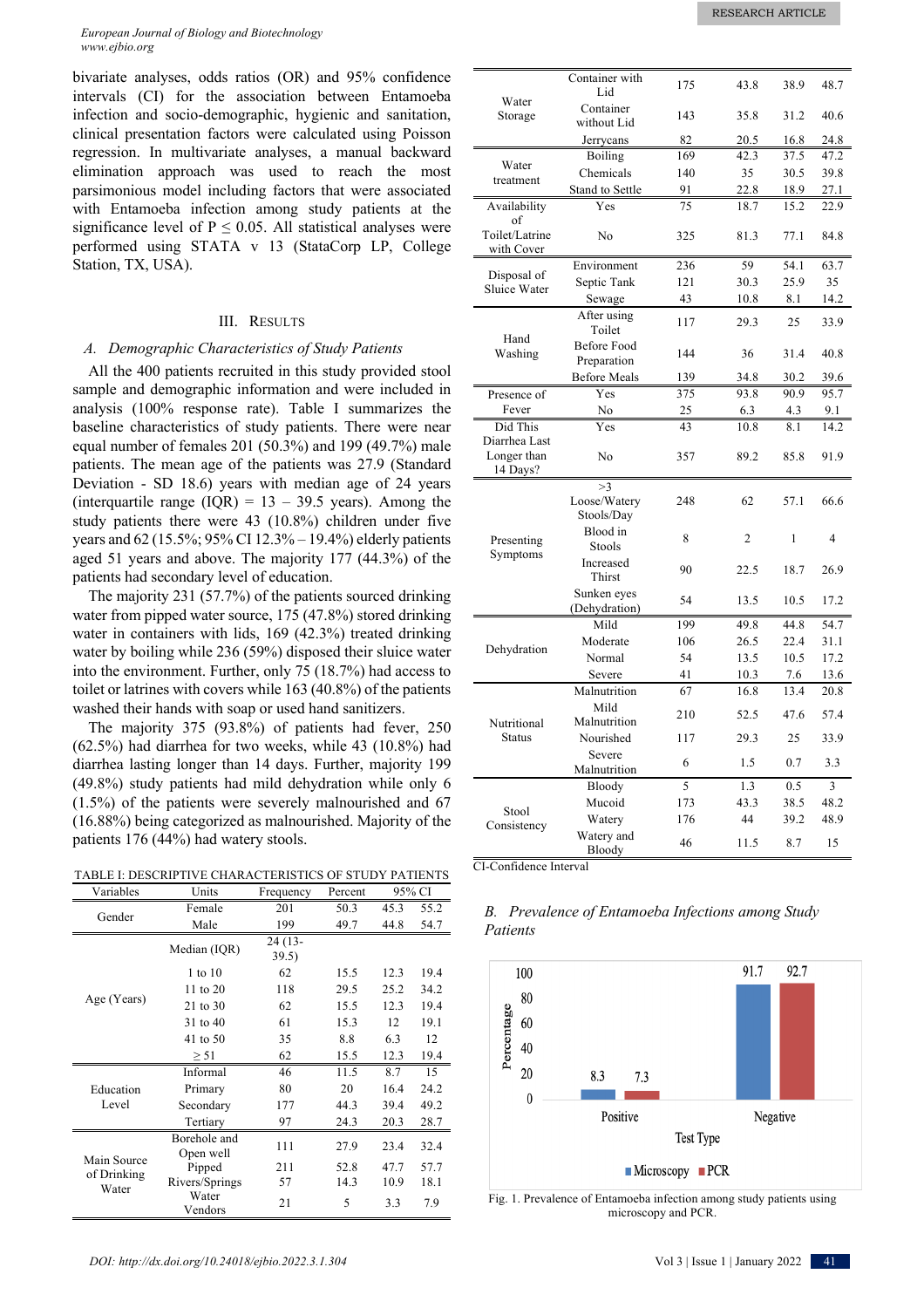Prevalence of Entamoeba infection varied depending on the test used: Using microscopy 33/400 (8.3%; 95% CI 5.6% – 10.9%) had Entamoeba infection while 29/400 (7.3%; 95% CI  $4.9\% - 10.3\%$ ) were positive by PCR (Fig. 1).

# *C. Sensitivity and Specificity of Microscopy using PCR as Gold Standard*

Table II summarizes the test performance of microscopy using PCR as gold standard. The microscopy results were

concordant with those of PCR 396/400 (99%; 95% CI 97.5% – 99.7%). A kappa value of 0.9641 which measures the level of agreement between tests showed almost perfect agreement between microscopy and PCR to detect Entamoeba infection. The sensitivity of microscopy was 29/29 (100%; 95% CI 88.1% - 100%) with a specificity of 367/371 (98.9%; 95% CI 97.3 % - 99.7%). The positive predictive value (PPV) of microscopy was 29/33 (87.9%; 95% CI 71.8% - 96.6%) with a negative predictive value (NPV) of 367/367 (100%; 95% CI 99 % - 100%) (Table II).

TABLE II: PERFORMANCE OF MICROSCOPY AGAINST PCR RESULTS AS THE GOLD STANDARD TO DETECT ENTAMOEBA INFECTION

|            | PCR (Gold Standard) |                                   |                              |                              |                  |                      |        |                |  |  |
|------------|---------------------|-----------------------------------|------------------------------|------------------------------|------------------|----------------------|--------|----------------|--|--|
| Test       |                     | Concordant<br>Results $(\%$ ) 95% | Sensitivity $(\%)$<br>95% CI | Specificity $(\%)$<br>95% CI | NPV(%)<br>95% CI | PPV $(\%)$ 95%<br>Cl | Kappa  | Agreement      |  |  |
| Microscopy | 400                 | 99 (97.5-99.7)                    | $100(88.1-100)$              | 98.9 (97.3-99.7)             | $100(99-100)$    | 87.9 (71.8-96.6)     | 0.9641 | Almost perfect |  |  |
|            |                     |                                   |                              |                              |                  |                      |        |                |  |  |

N-Number; %-Percentage; CI-Confidence Interval; NPV; Negative Predictive Value; PPV; Positive Predictive Value

#### *D. Linear Regression Model*

In the final linear regression model (Table III), factors significantly associated with Entamoeba infection in the multivariate analysis were; patients who obtained drinking water from water boreholes/open wells (adjusted odd ration  $aOR = 2.8$ , 95% CI = 1.2 – 6.6; p = 0.022), from rivers and springs (aOR = 3.3, 95% CI =  $1.2 - 8.9$ ; p < 0.018), from water vendors (aOR = 5.1, 95% CI =  $1.5 - 17.7$ ; p = 0.009), patients who used toilets without cover  $(aOR = 294.8, 95\%)$  $CI = 16.6 - 539$ ;  $p = 0.0001$ ), patients whose diarrhea lasted

longer than 14 days (aOR = 11.9, 95% CI = 4.1 – 33.7; p < 0.0001) and patients who had bloody stool ( $aOR = 6.4$ ,  $95\%$  $CI = 1.2 - 32.9$ ;  $p = 0.026$ ) and watery and bloody diarrhea  $(aOR = 5.7, 95\% \text{ CI} = 1.5 - 21.8; p = 0.01)$  were independently associated with high rates of Entamoeba infection. On the other hand, patients who disposed their sluice water into sewage systems ( $aOR = 0.2$ ,  $95\% \text{ CI} = 0.03$ )  $-0.9$ ;  $p = 0.036$ ), those who cleaned their hands using soap and water or sanitizers (aOR =  $0.08$ , 95% CI =  $0.024 - 0.0$ ; p  $= 0.0001$ ) were independently associated with reduced rates of Entamoeba infection.

TABLE III: UNIVARIATE AND MULTIVARIATE REGRESSION ANALYSIS OF FACTORS ASSOCIATED WITH ENTAMOEBA INFECTION AMONG STUDY PATIENTS

| Variables                      |             | Infected       |               | Bivariate                     | Multivariate |                         |          |  |  |
|--------------------------------|-------------|----------------|---------------|-------------------------------|--------------|-------------------------|----------|--|--|
|                                | $\mathbf N$ | Freq           | $\frac{0}{0}$ | uOR (95% CI)                  | P Value      | aOR (95% CI)            | p Value  |  |  |
| Gender                         |             |                |               |                               |              |                         |          |  |  |
| Male                           | 201         | 20             | 9.9           | $0.7(0.3-1.3)$                | 0.238        | $0.6(0.3-1.3)$          | 0.246    |  |  |
| Female                         | 199         | 13             | 6.5           | Referent                      | Referent     | Referent                | Referent |  |  |
|                                | Age (Years) |                |               |                               |              |                         |          |  |  |
| $1$ to $10$                    | 62          | $\overline{4}$ | 6.5           | $0.6(0.2-1.9)$                | 0.372        | $0.6(0.2-1.9)$          | 0.384    |  |  |
| 11 to 20                       | 118         | 7              | 5.9           | $0.5(0.2-1.5)$                | 0.229        | $5.3(0.4-67.8)$         | 0.202    |  |  |
| 21 to 30                       | 62          | 4              | 6.5           | $0.6(0.2-1.9)$                | 0.372        | $0.7(0.2-2.3)$          | 0.529    |  |  |
| 31 to 40                       | 61          | 10             | 16.4          | $1.5(0.6-3.8)$                | 0.449        | $1.5(0.6-3.9)$          | 0.409    |  |  |
| 41 to 50                       | 35          | 1              | 2.9           | $0.3(0.03-2.1)$               | 0.199        | $0.3(0.03-2.1)$         | 0.199    |  |  |
| $\geq 51$                      | 62          | $\tau$         | 11.3          | Referent                      | Referent     | Referent                | Referent |  |  |
|                                |             |                |               | Main Source of Drinking Water |              |                         |          |  |  |
| Borehole and Open well         | 111         | 12             | 10.8          | $2.5(1.1-6)$                  | 0.035        | $2.8(1.2-6.6)$          | 0.022    |  |  |
| Rivers/Springs                 | 57          | 8              | 14.1          | $3.2(1.3-8.5)$                | 0.014        | $3.3(1.2-8.9)$          | 0.018    |  |  |
| <b>Water Vendors</b>           | 21          | 4              | 19            | $4.4(1.4-14.5)$               | 0.013        | $5.1(1.5-17.7)$         | 0.009    |  |  |
| Pipped                         | 211         | 9              | 4.3           | Referent                      | Referent     | Referent                | Referent |  |  |
|                                |             |                |               | Water Storage                 |              |                         |          |  |  |
| Jerrycans                      | 82          | 10             | 12.2          | $0.9(0.01-0.7)$               | 0.023        | $0.1(0.02-0.9)$         | 0.047    |  |  |
| Container without Lid          | 143         | 10             | 6.7           | $0.6(0.3-1.3)$                | 0.203        | $1.3(0.6-2.8)$          | 0.468    |  |  |
| Container with Lid             | 175         | 13             | 74.0          | Referent                      | Referent     | Referent                | Referent |  |  |
|                                |             |                |               | Use Toilet with Cover         |              |                         |          |  |  |
| Yes                            | 75          | 10             | 13.3          | Referent                      | Referent     | Referent                | Referent |  |  |
| No                             | 325         | 23             | 7.1           | 39.2 (4.4-351)                | 0.0001       | 294.8 (16.6-<br>539)    | 0.0001   |  |  |
| Disposal of Sluice Water       |             |                |               |                               |              |                         |          |  |  |
| Sewage                         | 43          | 3              | 6.9           | $0.9(0.3-3.1)$                | 0.886        | $0.2(0.03-0.9)$         | 0.036    |  |  |
| Septic Tank                    | 121         | 12             | 9.9           | $1.3(0.6-2.7)$                | 0.481        | $0.6(0.2-1.7)$          | 0.31     |  |  |
| Environment                    | 236         | 18             | 7.6           | Referent                      | Referent     | Referent                | Referent |  |  |
| Hand washing                   |             |                |               |                               |              |                         |          |  |  |
| After Using Toilet             | 117         | 9              | 7.7           | $0.8(0.4-1.9)$                | 0.886        | $0.2(0.3-0.9)$          | 0.036    |  |  |
| <b>Before Food Preparation</b> | 144         | 11             | 7.7           | $0.8(0.4-1.8)$                | 0.481        | $0.6(0.2-1.7)$          | 0.31     |  |  |
| <b>Before Meals</b>            | 139         | 13             | 9.4           | Referent                      | Referent     | Referent                | Referent |  |  |
| Use Soap or Hand Sanitizers    |             |                |               |                               |              |                         |          |  |  |
| Yes                            | 163         | 4              | 1.8           | $0.2(0.01-0.6)$               | 0.004        | $0.08(0.024 -$<br>(0.3) | 0.0001   |  |  |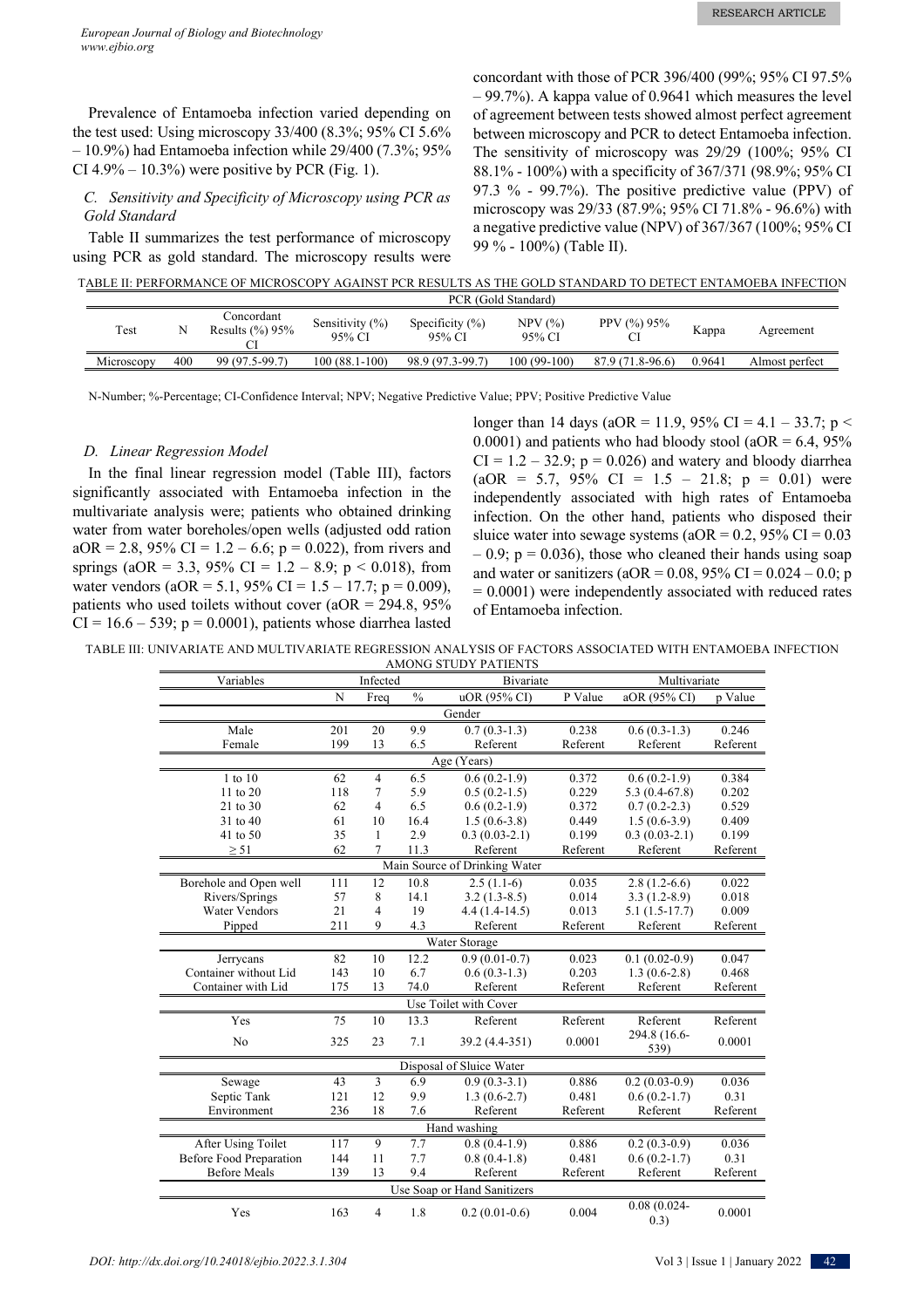| No.                        | 237 | 29       | 12.2     | Referent                         | Referent | Referent         | Referent |  |
|----------------------------|-----|----------|----------|----------------------------------|----------|------------------|----------|--|
| Fever                      |     |          |          |                                  |          |                  |          |  |
| Yes                        | 375 | 32       | 8.5      | $1.9(0.3-14.3)$                  | 0.51     | $1.1(0.1-9.4)$   | 0.956    |  |
| No                         | 25  | 2        | 8        | Referent                         | Referent | Referent         | Referent |  |
|                            |     |          |          | Had Diarrhea in the Past 2 Weeks |          |                  |          |  |
| Yes                        | 43  | 27       | 62.8     | $23.2(9.6-56.2)$                 | 0.0001   | $11.9(4.1-33.7)$ | 0.0001   |  |
| No                         | 357 | 6        | 1.7      | Referent                         | Referent | Referent         | Referent |  |
| Presenting Symptoms        |     |          |          |                                  |          |                  |          |  |
| >3 Loose/Watery Stools/Day | 248 | 27       | 10.9     | $3.3(1.0-10.8)$                  | 0.05     | $0.9(0.2-4.6)$   | 0.869    |  |
| <b>Blood</b> in Stools     | 8   | $\theta$ | $\Omega$ | ND                               | 0.995    | ND               | 0.995    |  |
| <b>Increased Thirst</b>    | 90  | 3        | 3.3      | $1.7(0.3-8.2)$                   | 0.531    | $1.6(0.1-17.5)$  | 0.717    |  |
| Sunken eyes (Dehydration)  | 54  | 3        | 5.6      | Referent                         | Referent | Referent         | Referent |  |
|                            |     |          |          | <b>Nutritional Status</b>        |          |                  |          |  |
| Malnutrition               | 67  | 9        | 13.4     | $3.1(1.1-9.3)$                   | 0.04     |                  | 0.989    |  |
| Mild Malnutrition          | 210 | 19       | 9.1      | $2.1(0.8-5.7)$                   | 0.647    |                  | 0.989    |  |
| Severe Malnutrition        | 6   | $\theta$ | 0.0      | ND                               | 0.993    | ND               | 0.990    |  |
| Nourished                  | 117 | 5        | 4        | Referent                         | Referent | Referent         | Referent |  |
| Stool Consistency          |     |          |          |                                  |          |                  |          |  |
| Bloody                     | 5   | 5        | 100      | 58.3 (13.9-244.1)                | 0.0001   | $6.4(1.2-32.9)$  | 0.026    |  |
| Watery and Bloody          | 46  | 15       | 32.6     | $17.9(5.2-61.7)$                 | 0.0001   | $2.5(0.7-9.3)$   | 0.174    |  |
| Watery                     | 176 | 10       | 5.7      | $3.4(0.9-12.4)$                  | 0.062    | $5.7(1.5-21.8)$  | 0.01     |  |
| Mucoid                     | 173 | 3        | 1.7      | Referent                         | Referent | Referent         | Referent |  |

N= total population; Freq- Pfrequency; %- Percentage; OR- Odds Ratio; CI-Confidence Interval; uOR and aOR-Un and Adjusted Odd Ratio respectively; P-Level of Significance; P≤0.05 indicates the relationship is significant

## IV. DISCUSSION

Amoebiasis caused by intestinal parasite Entamoeba histolytica, has an estimated worldwide prevalence of 500 million infected people and is responsible for 40,000 - 100,000 deaths each year (Mulinge *et al*., 2021). It is an important health problem, especially in developing countries (Sebastian et al., 2007). Microscopy, the main diagnostic test used in many hospitals is unable to distinguish between *E. histolytica and Entamoeba dispar* (Nowak, 2015; López-López *et al*., 2017). More sensitive and specific molecular techniques that are able to distinguish *E. histolytica from E. dispar and E. moshkovskii* have been developed (Nowak, 2015). Inevitably, prompt management of amoebiasis requires accurate diagnosis to distinguish between species of public health importance. It is on this background that this study was designed to determine the prevalence and associated factors of Entamoeba infections in diarrheal patients attending MTRH.

The prevalence of Entamoeba infection in this population was dependent on the test used: Using microscopy 8.3% of the study patients were found infected with Entamoeba while 29/400 (7.3%) patients were found infected with E. histolytica by PCR. No other Entamoeba strains were identified by PCR. Varied prevalence of Entamoeba has been reported globally. Infection with *E. histolytica*, the protozoan parasite that causes amoebic colitis and liver abscess, results in 34 million to 50 million symptomatic cases of amoebiasis (all illnesses caused by *E. histolytica*, including amoebic dysentery) worldwide each year, causing 40 thousand to 100 thousand deaths annually (Stauffer et al., 2006). In Africa, the burden of amoebiasis is high with an estimated E. histolytica infection median rate of 796 per 100,000 people (WHO, 2019). Studies conducted in Kenya indicated prevalence of 6–11% of *E. histolytica / E. dispar* in children at selected hospitals and  $11-32\%$  among adults (Sebastian et al., 2007; Kagira *et al*., 2011; Mbae *et al*., 2013). Moreover, the prevalence of E. histolytica by quantitative PCR was recorded at 15% in Bungoma County, Western Kenya (Easton *et al*., 2016), while a much lower prevalence of 0.4% was reported among children with vertically transmitted HIV infection (Matey *et al*., 2016). This data suggests that amoebiasis is a heavy burden among the Kenyan population which is also plagued by other diseases such as malaria, HIV-AIDS, tuberculosis and other non-communicable diseases. In other regions, amoebiasis is also a problem in the developed world in travelers, immigrants, and men who have sex with men (Haque *et al*., 2003). Entamoeba histolytica usually causes asymptomatic infection but in a minority of cases causes symptoms ranging from a few loose stools to profuse bloody diarrhea (Kosek *et al*., 2003). The difference in this prevalence can be explained largely due to epidemiological, environmental distribution difference, poor personal hygiene practices, environmental sanitation and ignorance of healthpromotion practices.

Environmental, socio-economic, demographic and hygiene-related behavior is known to influence the transmission and distribution of intestinal parasitic infections (Norhayati *et al*., 2003). In this study hygienic and sanitary status such as obtaining household waters from unhygienic water sources including water vendors and lack of access to covered toilets or pit latrines were independently associated with higher risk of Entamoeba infections. This agrees with previous studies which have shown that the rate of infection by E. histolytica differs among countries, socio-economic and sanitary conditions and populations (Al-Harthi *et al*., 2007). The infection is highly endemic throughout poor and socioeconomically deprived communities in the tropics and subtropics. A study in Brazil identified place of residence, age, ingestion of raw vegetables and drinking water quality as important risk factors (Norhayati *et al*., 2003).

Proper waste disposal such as the use of sewage system rather than environment and practicing recommended hygienic guidelines such as hand with soap or sanitizers were protective against Entamoeba infection. Reports show that E. histolytica in humans is transmitted directly following fecaloral transmission routes. The risk pattern identified in our study follows this logic. In particular, the transmission routes via contaminated hands play a major role, documented in our study with a more than three- fold risk increase if hands are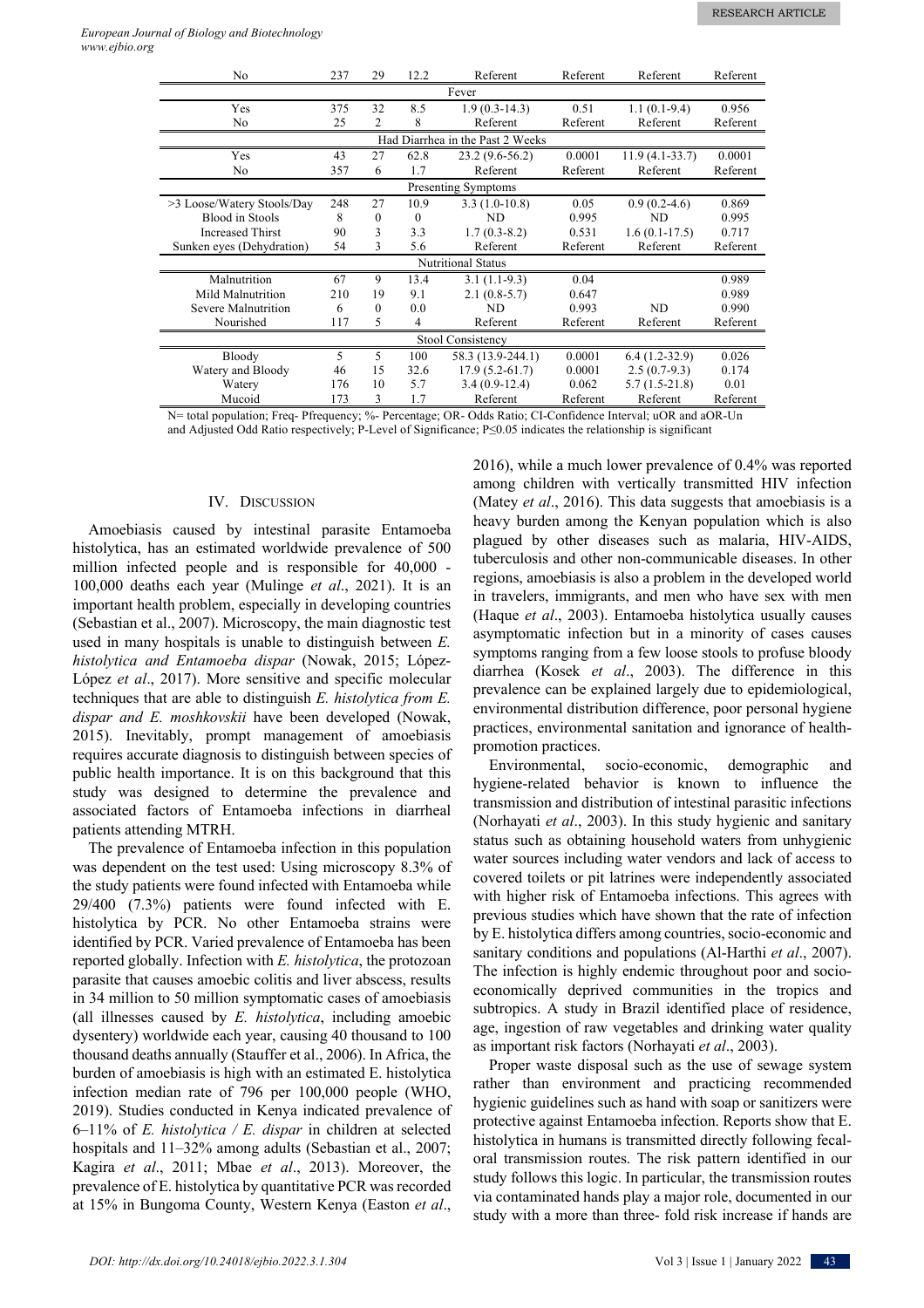not washed properly, in agreement with a study by Duc *et al*., (2011).

This study also found association of Entamoeba infection with stool consistency. Patients who had bloody or watery stool remained independently associated with higher Entamoeba infection. Even though presence of bloody stool remains a significant sign of intestinal parasite, indeed, studies have established the fecal oral route for the transmission of Entamoeba (Anuar *et al*., 2012). Watery stool or bloody stool have higher chance of spreading fecal droplets across wider surface compared to firm stool which could be a cause of infection and re-infection especially to those in contact with these patients. The presence of watery stool or bloody stool poses greater risk of further transmission within the family. A study by Al-Areeqi *et al*, (2017) showed that within the family, the presence of other infected family members significantly increased the odds of an individual being infected with *E. histolytica*. A previous study from Malaysia found a similar finding with *E. dispar* (Anuar *et al*., 2012). The infection could easily be passed on through contaminated food and drinks prepared by infected family members who have inadequate personal hygiene. The trophozoite of Entamoeba spp. survives for a short time but the cyst lives longer and withstands unfavorable conditions; it can be found on the hands and clothes of children as well as in containers used for washing clothes and in shower trays, which implies that contact with an infected person's belongings and water they have used also transmits the infection (Roberts *et al*., 2009).

Although age was not found to influence Entamoeba infection in this study, previous reports have shown an increasing prevalence of Entamoeba infection to reach its highest rate among patients aged 21–30 years then decreasing to its lowest among those aged more than 40 years (Al-Areeqi *et al*., 2017). By contrast, a previous study among Malaysian rural communities reported a significantly higher prevalence of *E. dispar* infection among patients younger than 15 years (Anuar *et al*., 2012). Gender in this study was not found to be associated with Entamoeba infection. However, gender has been cited as a key factor for Entamoeba infection with more infections occurring among males. This difference could be explained by a higher exposure of adult males to sources of infections as a result of their daily activities such as more frequent consumption of contaminated outdoor food, contaminated water sources and contact with infected individuals (Al-Areeqi *et al*, 2017).

Accurate laboratory diagnosis of any disease-causing pathogen is critical for proper management as false results can potentially have severe consequences such as serving as reservoirs for onward transmission and death (Elston, 2006). Additionally, presenting false results can significantly undermine both clinical confidence and credibility of laboratory results, consequently resulting in wrong prescription that may cause drug wastage (Footedar *et al*., 2007) and unnecessary costs. In the current study based on PCR test results as the gold standard, the sensitivity and specificity of microscopy was 100% and 98.9% respectively. The PPV and NPV of microscopy was 87.9% and 100% respectively. Lower sensitivity 64.2% and specificity 83.6% of microscopy were recorded in a previous study in western Kenya (Emisiko *et al*., 2020). On the other hand, sensitivity

of microscopy in the diagnosis of E. histolytica seems to be varied with some studies reporting values ranging between 10% and 60% (Fotedar *et al*., 2007; Pereira *et al*., 2014). Diagnostic tests occasionally show varied sensitivities and specificities depending on the setting especially in endemic and non-endemic sites (Abu-Madi *et al*., 2017).

Entamoeba infections are traditionally diagnosed via microscopic examination of stool samples, fresh or fixed. Microscopic examination of stool specimens in saline wet mount is a less sensitive technique even when viewed by an expert microscopist (Parija *et al*., 2014). Moreover, this technique is often subjective and is prone to misdiagnosis and has other limitations. For instance, in microscopy one cannot distinguish between cysts and trophozoites within degenerated polymorphonuclear cells (Shirley *et al*., 2018). The Center for Disease Control recommends examination of adequate samples within 30 minutes of collection to improve sensitivity of microscopy. It is important to note that changes in sample pH as well as prior use of antibiotics before sample collection kills trophozoites decreasing sensitivity of microscopy (Shirley *et al*., 2018). Due to the limitations of microscopy, other techniques have been developed including serological based techniques like Rapid Diagnostic Tests (RDTs) and molecular based techniques such as polymerase chain reaction (PCR) (Aly *et al*., 2018). PCR has been adopted as the gold standard method for the diagnoses of amoebiasis (Shirley *et al*., 2018). However, utilization of PCR in routine diagnosis of E. histolytica in resource limited settings is impractical (Emisiko *et al*., 2020). As such, a combination of serologic tests with microscopy detection offers the best approach to diagnosis of E. histolytica [30]. However, in most resource limited settings, microscopy is the only diagnostic test used for detection of most enteric parasites (Emisiko *et al*., 2020). It is important that continuous monitoring and evaluation of the test is done to ensure reliability of microscopy. Moreover, laboratory personnel have different levels of training, experience, and skills.

One key objective of this study was to identify *E. histolytica, E. dispar* and *E. moshkovskii* using PCR assay. By microscopy all the *Entamoeba* isolates were identified as *E. histolytica*. However, using specie specific PCR, 29 (87.9%) out of 33 isolates identified by microscopy were found to be *E. histolytica* while the remaining 4 did not amplify and thus could not be typed by PCR. This is not unique to the current study only, Lau *et al*., (2013) found nine samples identified by microscopy as negative for real-time PCR even upon retesting. It is possible that the samples which were detected positive by microscopy but not by PCR may belong to other Entamoeba species such as *E. coli, E. polecki* and *E. hartmanni* (Parija *et al*., 2014). A study done by Petri and co-workers in Bangladesh showed the limitations of microscopy, whereby only 40% of children diagnosed by microscopy were proven to have E. histolytica infection by PCR test (Petri *et al*., 2000).

Studies have repeatedly shown that pathogenic amoeba, E. histolytica is indistinguishable in its cyst and trophozite stages from *E. dispar* and *E. moshkovskii*, the non-pathogenic species (Khhairnar and Parija, 2007). It has also been shown that the sensitivity and specificity of microscopy is less optimal in differentiating the various species of Entamoeba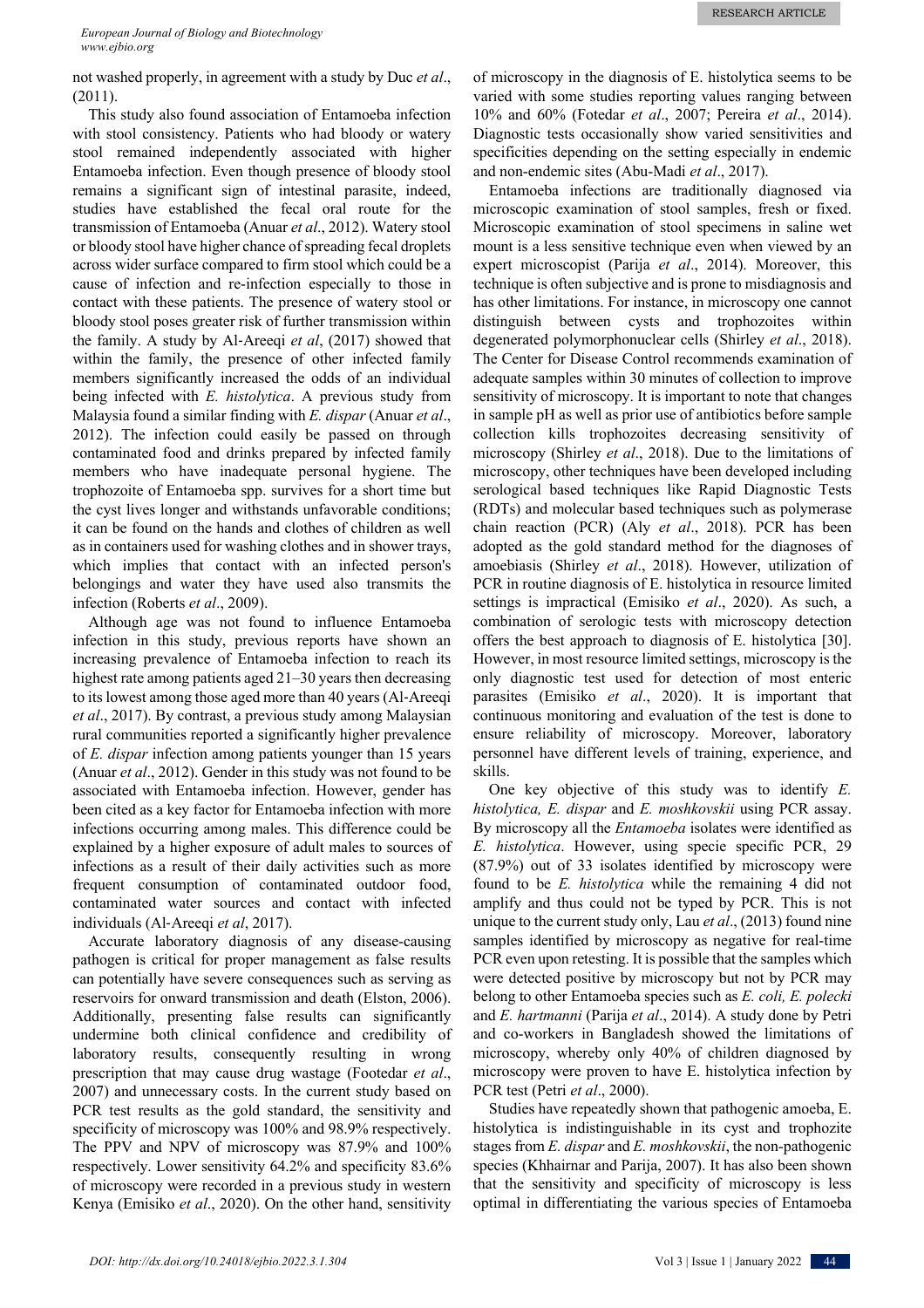#### *European Journal of Biology and Biotechnology www.ejbio.org*

(Tanyuksel *et al*., 2003). Given the discrepancies of microscopy, various approaches have been implemented. The epidemiology of Entamoeba can be further be studied by culturing trophozoites and determining isoenzyme patterns by gel electrophoresis (Lau *et al*., 2013). These techniques are costly, time-consuming, laborious and not practical for regular diagnosis (Lau *et al.,* 2013). An enzyme immunoassay kit (TechLab II antigen test) has been specifically designed for the detection of *E. histolytica*. However, this kit is marketed for examination of stool samples only though fixed stools samples have been found not suitable for enzyme-linked immunosorbent assay (ELISA) (Qvarnstrom *et al*., 2005). Due to the need to study the epidemiology of Entamoeba, the polymerase chain reaction (PCR) is now the method of choice, and this technique has been approved by the World Health Organization (WHO) (Hamzah *et al*., 2010). In a study conducted by Stark et al. (2008), it was demonstrated that PCR has improved sensitivity and specificity over ELISAbased kits. PCR also has the ability of specifically targeting and detecting *E. histolytica, E. dispar,* and *E. moshkovskii* infections (Parija *et al*., 2014).

## V. CONCLUSION

The following conclusions can therefore be drawn from the findings of this study; that prevalence of Entamoeba infection still remains a significant problem among patients presenting with diarrhea diseases. The importance of hygiene and sanitary status as important avenue for Entamoeba infection cannot be overstated as observed in this study in agreement with many others. In the absence of molecular assays, microscopy is a reliable test in detecting Entamoeba though its limitation in differentiating different Entamoeba species is still a challenge.

#### ACKNOWLEDGMENT

This work was part of Master of Science degree for CML in Applied Parasitology of Kenyatta University. CML, LK and EK conceived the study. CML collected and analyzed the data and prepared the draft manuscript. LK and EK provided guidance and mentorship during the implementation of the study. All authors reviewed and approved the final manuscript.

#### FUNDING

This study was funded from students' loan.

#### CONFLICT OF INTEREST

Authors declare that they do not have any conflict of interest.

#### **REFERENCES**

Abu-Madi, M., Boughattas, S., Behnke, J. M., Sharma, A., Ismail, A. (2017). Coproscopy and molecular screening for detection of intestinal protozoa. Parasit Vectors, 10.

- Al-Harthi, S., Jamjoom, M. (2007). Diagnosis and Differentiation of Entamoeba infection in Makhah Al Mukarramah using microscopy and stool Antigen Detection Kits. W J Med Sci, 2: 15-20.
- Al‐Areeqi, M. A., Sady, H., Al‐Mekhlafi, H., Anuar, T., Al‐Adhroey, A., Atroosh, W., et al (2017). First molecular epidemiology of Entamoeba histolytica, E. dispar and E. moshkovskii infections in Yemen: different species‐specific associated risk factors. Tropical Medicine and International Health. 22: 493-504.
- Aly, N. S., Bayoumi, I., Selem, R., Kardoush, M., Rashed, G., Moharam, A. (2018). A Novel Nano Magnetic Beads Dot ELISA Immunoassay and Its Application on the Detection of Giardia lamblia Coproanti-gen. Iran J Parasitol, 13(4): 532–40.
- Anuar, T. S., Al-Mekhlafi, H. M., Ghani, M. K. A., Bakar, E. A., Azreen, S. N., Salleh, F. M., et al. (2012). Molecular epidemiology of amoebiasis in Malaysia: highlighting the different risk factors of Entamoeba histolytica and Entamoeba dispar infections among Orang Asli communities. International Journal of Parasitology, 42: 1165 – 1175.
- Begum, S., Quach, J., & Chadee, K. (2015). Immune evasion mechanisms of Entamoeba histolytica: progression to disease. Frontiers in microbiology, 6, 1394.
- Benetton, M. L., Goncalves, A. V., Meneghini, M. E., Silva, E. F., Carneiro, M. (2005). Risk factors for infection by the Entamoeba histolytica/E. dispar complex: an epidemiological study conducted in outpatient clinics in the city of Manaus, Amazon Region, Brazil. Trans R Soc Trop Med Hyg, 99: 532-540.
- Center for Disease Control and Prevention. (2016). Global Water, Sanitation & Hygiene (WASH).
- Centre for Disease Control and Prevention (2015). Parasites Amebiasis Entamoeba Histolytica Infection.
- Cheesbrough, M. (2012). District Laboratory Practice in Tropical Countries. Cambridge University Press.
- Development Initiative organization (2018). Enhancing access to safe water and improved sanitation services in Kenya (Issue December).
- Duc, P. P., Nguyen-Viet, H., Hattendorf, J., Zinnstag, J., Cam, P., Odermatt, P. (2011). Risk factors for Entamoeba histolytica infection in an agricultural community in Hanam province, Vietnam. Parasites Vectors, 4: 102.
- Easton, A. V., Oliveira, R. G., O'Connell, E. M., Kepha, S., Mwandawiro, C. S., Njenga, S. M., et al. (2016). Multi-parallel qPCR provides increased sensitivity and diagnostic breadth for gastrointestinal parasites of humans: field-based inferences on the impact of mass deworming. Parasites Vectors, 9: 38
- Elston, D. M. (2006). Laboratory Results That Should Be Ignored. Med Gen Med, 8(4): 9.
- Emisiko, J., Shavia, N., Shiluli, C., Kiboi, N., Wamalwa, R., Jumba, B., et al. (2020). Comparison of Microscopy and PCR for Detection of Giardia Lamblia and Entamoeba Histolytica in Human Stool Specimens in a Resource Limited Setting in Western Kenya. Ethiop J Health Sci. 30(6).
- Fotedar, R., Stark, D., Beebe, N., Marriott, D., Ellis, J., Harkness, J. (2007). PCR Detection of Entamoeba histolytica, Entamoeba dispar, and Entamoeba moshkovskii in Stool Samples from Sydney, Australia. J Clin Microbiol, 45(3): 1035–7.
- Hamzah, Z., Petmitr, S., Mungthin, M., Leelayoova, Chavalitshewinkoon- Petmitr, P. (2010). Development of multiplex real-time polymerase chain reaction for detection of Entamoeba histolytica, Entamoeba dispar and Entamoeba moshkovskii in clinical specimens. Am J Trop Med Hyg, 83: 909–913.
- Haque, R., D. Mondal, B. D. Kirkpatrick, Akther, S., Farr, B. M., Sack, R. B., Petri, Jr., W. A. (2003). Epidemiologic and clinical characteristics of acute diarrhea with emphasis on E. histolytica infections in preschool children in urban slum of Dhaka, Bangladesh. Am. J. Trop. Med. Hyg, 69: 398-405.
- Kagira, J. M., Maina, N., Njenga, J., Karanja, S. M., Karori, S. M., Ngotho, J. M. (2011). Prevalence and types of coinfections in sleeping sickness patients in Kenya (2000/2009). J Trop Med.
- Khairnar, K., Parija, S. C. (2007). A novel nested multiplex polymerase chain reaction (PCR) assay for differential detection of Entamoeba histolytica, E. moshkovskii and E. dispar DNA in stool samples. BMC Microbiol, 7: 47.
- Kosek, M., Bern, C., Guerrant, R. L. (2003). The global burden of diarrhoeal disease, as estimated from studies published between 1992 and 2000. Bull, 81: 197-20.
- Lau, Y. L., Anthony, C., Fakhrurrazi, S. A., Ibrahim, J., Ithoi, I., Mahmud, R. (2013). Real-time PCR assay in differentiating Entamoeba histolytica, Entamoeba dispar, and Entamoeba moshkovskii infections in Orang Asli settlements in Malaysia. Parasites Vectors, 6: 250.